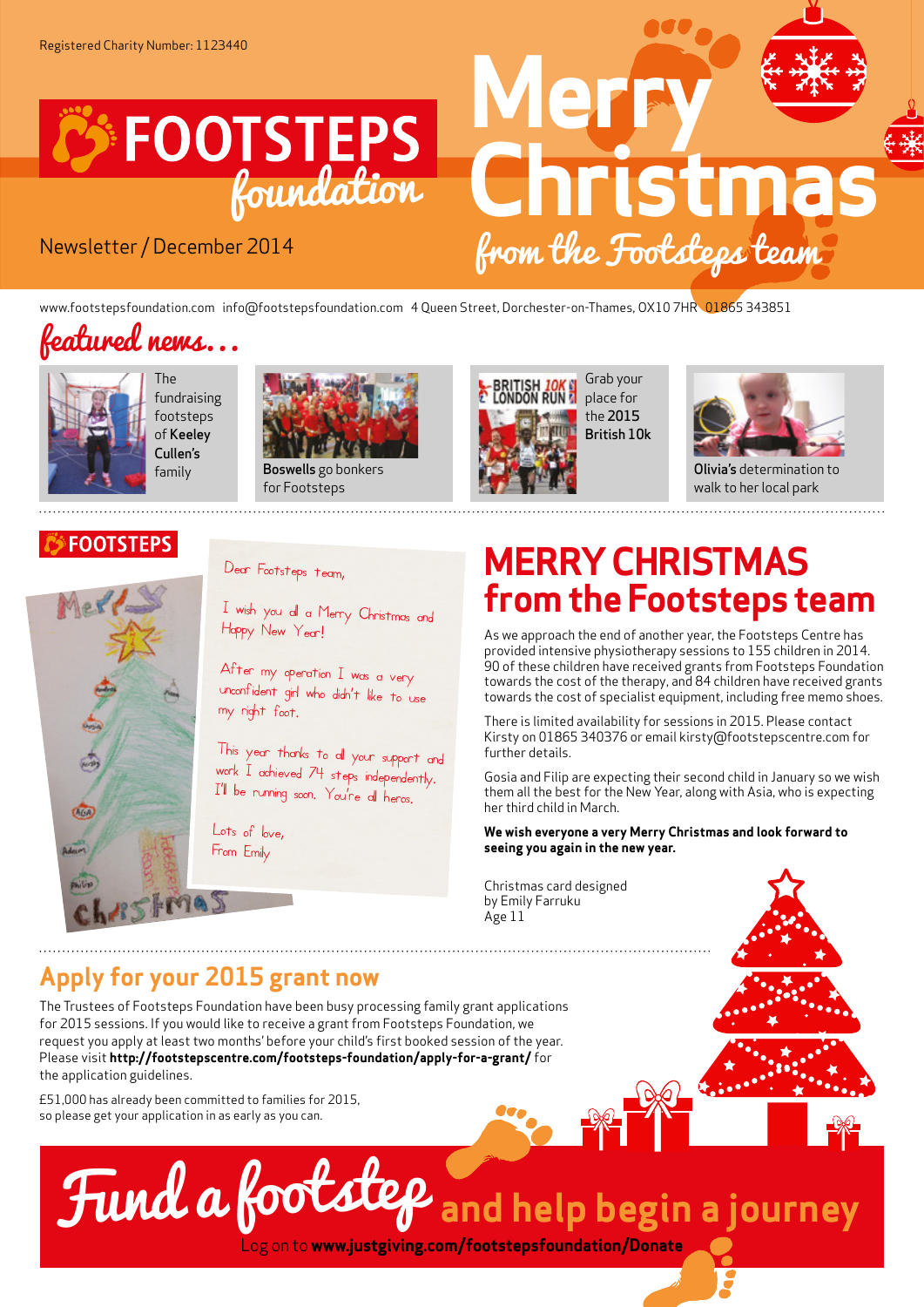## **Footsteps in action**

Footsteps Foundation

## **A BIG 'Thank You' to our volunteers**



Over the past couple of years Footsteps Foundation has become involved in more and more fundraising events and activities within the local community. This year alone, we've raised lots of money through events including the Wallingford Car Rally and the Thames Run, not to mention concerts, quiz nights and craft fairs. We would have struggled to take part in all of these events without the support of our dedicated fundraising committee and wonderful volunteers.

Our fundraising committee is made up of Footsteps mums, students and local residents. As well as meeting on a monthly basis, they have baked, borrowed, stood in the wet and cold and volunteered their friends and families…all for Footsteps Foundation! Each and every one of them is an asset to the charity and we are lucky to have them as part of the Footsteps team. On behalf of all the families that benefit from the support of Footsteps Foundation, we would like to say a BIG THANK YOU to everyone who has volunteered their time and support over the last year, with a special thanks to our fundraising committee stars: Nikki, Jenny, Lydia, Caroline, Tara, Sharon, Sarah, Sam, Phoebe, Molly, Megan, Emma, Caitlyn, Ben and all of their families who show up in force to support our events.

## **Holly's marathon mission**

Holly Bayliss took part in the Bournemouth Marathon in October and chose to raise money for Footsteps Foundation. Holly knows Keeley who attends Footsteps so wanted to support her and other children in need through their intensive physiotherapy at Footsteps. She's raised a smashing £550 and she's not stopping there… I hear that Holly now plans to take part in the London to Brighton 100km challenge next year and she's chosen to support us again… Good Luck Holly!

## **Zumba-thon success!**



Talking of wonderful volunteers, Footsteps mum and fundraising committee member Lydia Coppola recently organised a charity Zumbathon event to raise money for Footsteps Foundation and Charlton-On-Otmoor School. Lydia organised some great local zumba instructors to lead the way and locals showed their support by taking part in the two-hour zumba-thon and entering the raffle. Many treated themselves to the selection of cakes on offer after all the hard work! Thanks to Lydia and her team of helpers, made up of other Footsteps mums – Sharon Parr, Tara Aitken and Vicky Lamb, the event raised a fantastic £345, half of which Lydia donated to Footsteps Foundation on the Monday morning as her daughter began her three-week therapy session at Footsteps. A huge thank you to Lydia and her helpers for all their hard work!

## **Volunteers get pouring pints for Footsteps**

For the second year running, Footsteps were invited to get involved in the Choko Beer Festival, which takes place annually on the last Saturday in September. Footsteps dads, Julian and Stuart, kindly volunteered their services behind the bar, which resulted in a £500 donation to Footsteps Foundation. There's nothing like team work to pull in the funds!

## **Free legal advice for Footsteps families**

Irwin Mitchell LLP is a national law firm dealing with a full range of legal services, from birth injuries, through to challenging local authority decisions, and estate planning.

Some Footsteps families are already using their legal services and the firm has generously donated prizes and sponsored the printing costs of our brochures and leaflets . If you are interested in seeking free legal advice, or would like more information please visit **http://www. irwinmitchell.com/** to find your nearest office.

## **Christmas helpers and carol singers at Millets Farm**



Over the course of a wet and cold November weekend, a number of Footsteps mums, dads and children, as well as some local volunteers, helped us to raise £280 through our bucket collection at Millets Farm. We had 11-year old Ella singing carols to attract the donations, Charlotte, Izzy and Thomas dressed in Santa hats and Footsteps t-shirts and little Sophia just charmed everyone with her cute smile! Everyone did a great job and no one was dampened by the miserable weather. Thank you to everyone who volunteered their time over the weekend – we couldn't have done it without you!

## **There's no stopping Chandlings…**

The staff and pupils at the Chandlings School have been busy raising lots of money for Footsteps Foundation since the start of the academic year in September. They have held second-hand uniform sales, non-uniform days, cake sales and they just recently organised a Christmas Bazaar… the children have been selling joke magazines and Footsteps wristbands. Since September, the school have raised a smashing £2,624 for Footsteps Foundation and I'm told there is more on its way!

## **Watlington Christmas Market raises £200**

We are spreading even more thanks to Footsteps mums and volunteers – Jenny, Caroline and Lydia, all of whom ran the cake stall and raffle at the Watlington Christmas Market in November to raise money for Footsteps Foundation. The local WI and Watlington mums all joined forces to bake cakes and thanks to everyone involved, the team raised just under £200.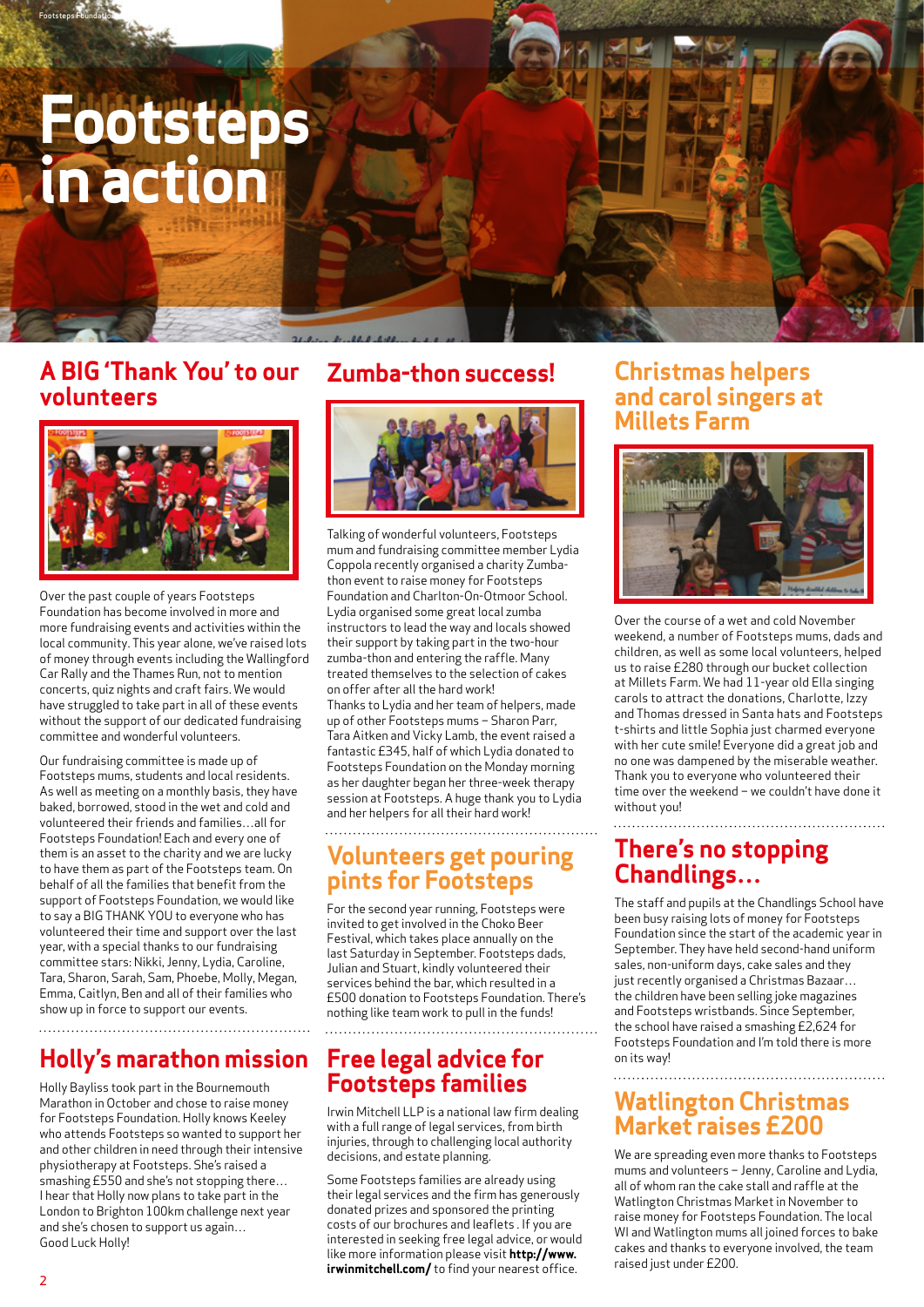## **Grants**

**Footsteps Foundation has recently received grants from the following trusts:**

**The Helen Jean Cope Charity CHK Charities Limited** The Joyce Chapman Charitable Trust **Tesco Charity Trust** The Freemasons' Grand Charity

## **A big thank you to all community groups, schools and businesses for their recent fundraising activities**

including: Boswells of Oxford Limited, Chandlings School. Mercer Lewin, Southern Electric, Didcot Runners, Abingdon Preparatory School, U & I Fuels Ltd Service Station, Choko Beer Festival, Footsteps Limited, Rotaract 1070, Poyry Management Consulting (UK) Limited, St. Botolph's Church and Swyncombe PCC, Watlington Primary School, Millets Farm, Watlington Craft Fair and Frontier Holidays.

## **Follow in the fundraising footsteps of Keeley Cullen's family**

**This issue features the fundraising activities of seven year old Keeley Cullen and her family who have been fundraising for Keeley's therapy at Footsteps. Keeley's mum Zara shares her experiences:** 

**What are you fundraising for?**  We have been fundraising for Keeley to attend Footsteps at least twice a year.

#### **What are you doing to raise money?**

Marchwood Village Summer Fete raised £800 for Keeley by having buckets at the entrance and around the fete and we recently held a two-hour "classa-thon" at our local David Lloyd Gym. This raised just over £600. A friend has ran the Bournemouth marathon to help raise money for Keeley's therapy and the dad of one of Keeley's class mates is also planning to do the Grim Challenge.

#### **What difficulties have you come across and how have you overcome them?**

Our main difficulty was reaching out to different people for help and finding new ways of raising money. I've been lucky that our local pub "The Roebuck" and David Lloyd have chosen "Keeley's Wishes" as their charity of the year.



#### **What have you enjoyed about it?**

I really enjoyed taking part in the two-hour class-athon; it really pushed my fitness level. Knowing that the 80 people who turned up to take part were there raising money for Keeley is what kept me going.

#### **How much have you raised so far?**

Since January 2013 we have raised £1,500 towards Keeley's therapy.

#### **What is your top tip?**

We have found that social media and the newspapers are the best way to create awareness for all the fundraising events. I set up a Facebook page "Keeley's Wish" to keep everyone up to date with all the events and Keeley's progress while at Footsteps.

## **Ben crosses the NYC Marathon finish line…**



**Ben Peterson's second cousin, Ollie, attends Footsteps and having seen the progress he has made over the past few years, Ben decided to take part in the New York City Marathon, raising money for Footsteps Foundation and helping to support Ollie through his therapy.**

**Ben crossed the finish line in 4 hours and 25 minutes, which is a real achievement considering the weather conditions on the day. He said: "It was such a fantastic adventure and the whole experience will be unforgettable. The support around the course was unbelievable."**

**Ben has done a fantastic job with the fundraising, with a current total of £3,500. Ben visited Footsteps following his run, and here's what he had to say: "To meet and see some of the children working so hard, with smiles on their faces and demonstrating such focus and determination was truly humbling. What an inspiration to anyone. I'm certainly inspired and I hope I can do more to support Footsteps in the future." Thank you and Congratulations Ben!**

## **Following the footsteps of Olivia Robinson**

**In this newsletter we are following in the footsteps of Olivia who has recently finished a three week session at Footsteps and she is working towards her dream of walking to the park at the end of her road.**

Olivia's mum Bethane said "Olivia started at the Footsteps Centre back in June 2012 when she was only three years old. Nothing could have prepared either me or my



husband for how she would react to such an intense physiotherapy programme which for that initial block wasn't great! Olivia often cried throughout her sessions which made them hard not only for her but also for the therapists and us as her parents.

Looking back at those early sessions has enabled us to see just how far Olivia has come not only in terms of her physical capabilities but at her increased confidence levels too. Olivia's early sessions helped build her core strength and the techniques used by the therapists helped Olivia learn how to sit for short periods which developed further in to teaching Olivia to sit herself up from a laying position. It's fair to say we were overwhelmed by the results we were seeing in such a short space of time.

Olivia's most recent sessions only go to show how she has progressed, most sessions in the 'Spider' comprise of taking in excess of 100 steps and her strength has increased so much that she is able to constantly hold a stable all-fours position on the mat, all this and not a tear in sight!

We are currently fundraising to take Olivia to St Louis for SDR surgery and Footsteps will play a key role in her post-op rehabilitation. We're confident that with the effects of the surgery and through intensive sessions at the Centre that Olivia will reach her own personal goal which is to walk to the park at the end of our street. Something most five year olds take for granted but will be such a proud day for Olivia and us all.

To all those parents reading this at the Centre for the first time who may also be experiencing the same problems we faced in our early sessions, my advice is to stick with it and don't give up. The results you will see are amazing and each and every session will get easier. There is also a great support network from both parents who are going through the same as yourselves and all of the staff at Footsteps."